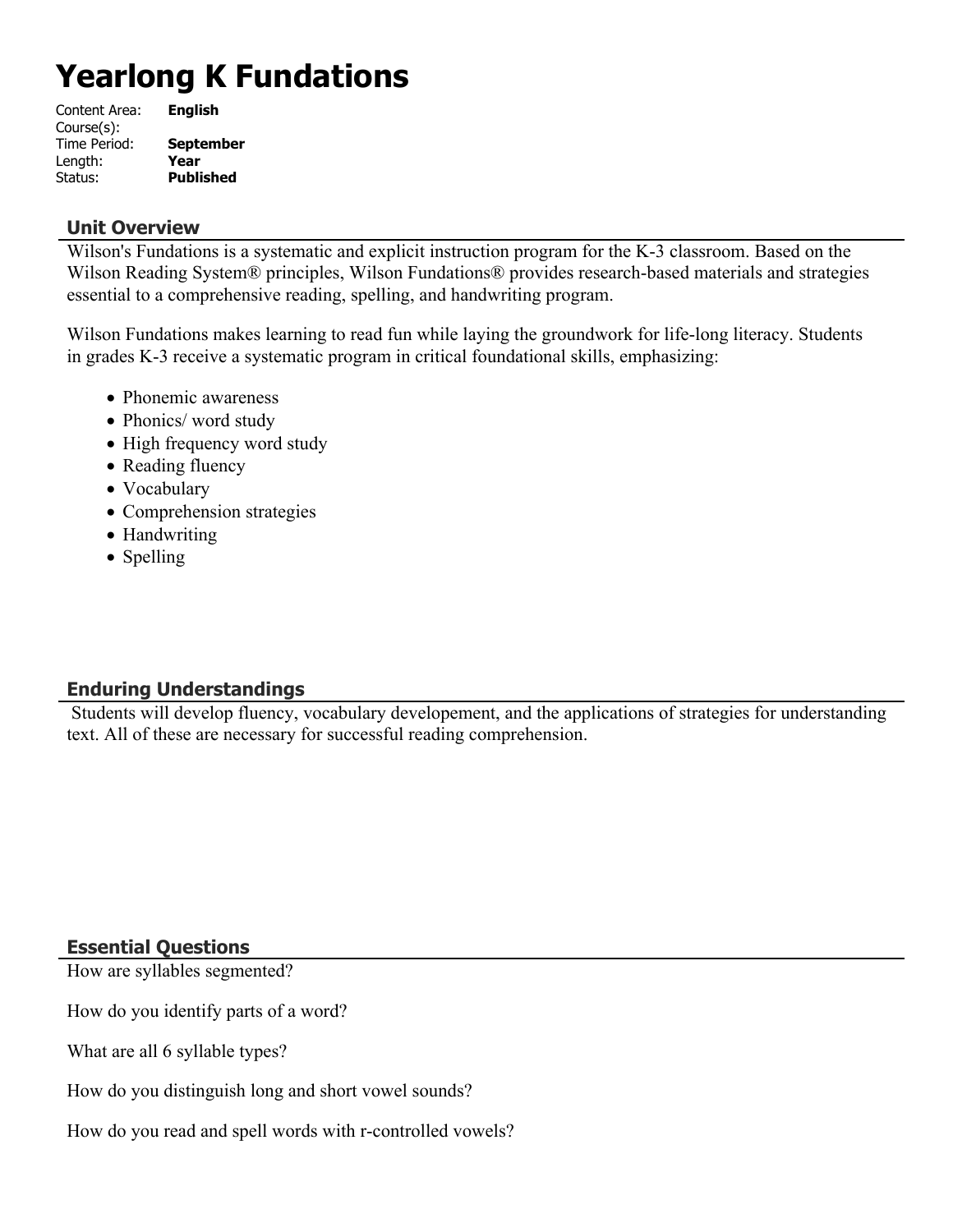How do you spell words with vowel teams? How do you spell words with suffixes? How do you read and spell high frequency words? How do you divide mulitsyllabic words? How do we use synonyms? How do we apply dictionary skills? How do we apply correct punctuation?

# **Instructional Strategies & Learning Activities**

| Lesson            | Objective                                                                                        | Procedure              |
|-------------------|--------------------------------------------------------------------------------------------------|------------------------|
| September/October |                                                                                                  |                        |
|                   | <b>SWBAT:</b>                                                                                    |                        |
|                   | • identify letter-keyword sounds for<br>consonants                                               | Week 1:                |
|                   | • identify letter-keyword sounds for                                                             | $\bullet$ Dril         |
|                   | short vowels                                                                                     | $\bullet$ Intr         |
|                   | • form lower case letters $(a-z)$                                                                | $\bullet$ Ech          |
| Unit 1:           | • recognize sounds for consonants and<br>short vowels                                            | $\bullet$ prac<br>forn |
| 12 weeks          | • be aware of print and word                                                                     | Week 2:                |
|                   | • recognize rhyming<br>• be aware of phonemic sounds: initial                                    | $\bullet$ Dril         |
|                   | and final<br>• retell stories                                                                    | $\bullet$ Intr         |
|                   | · build beginning composition skills<br>• begin fluency/phrasing with echo and<br>choral reading | $\bullet$ Wol          |
| Unit 2:           | <b>SWBAT:</b>                                                                                    | Week 1:                |
| 4 weeks           | · build phonemic awareness skills:                                                               | $\bullet$ Dril         |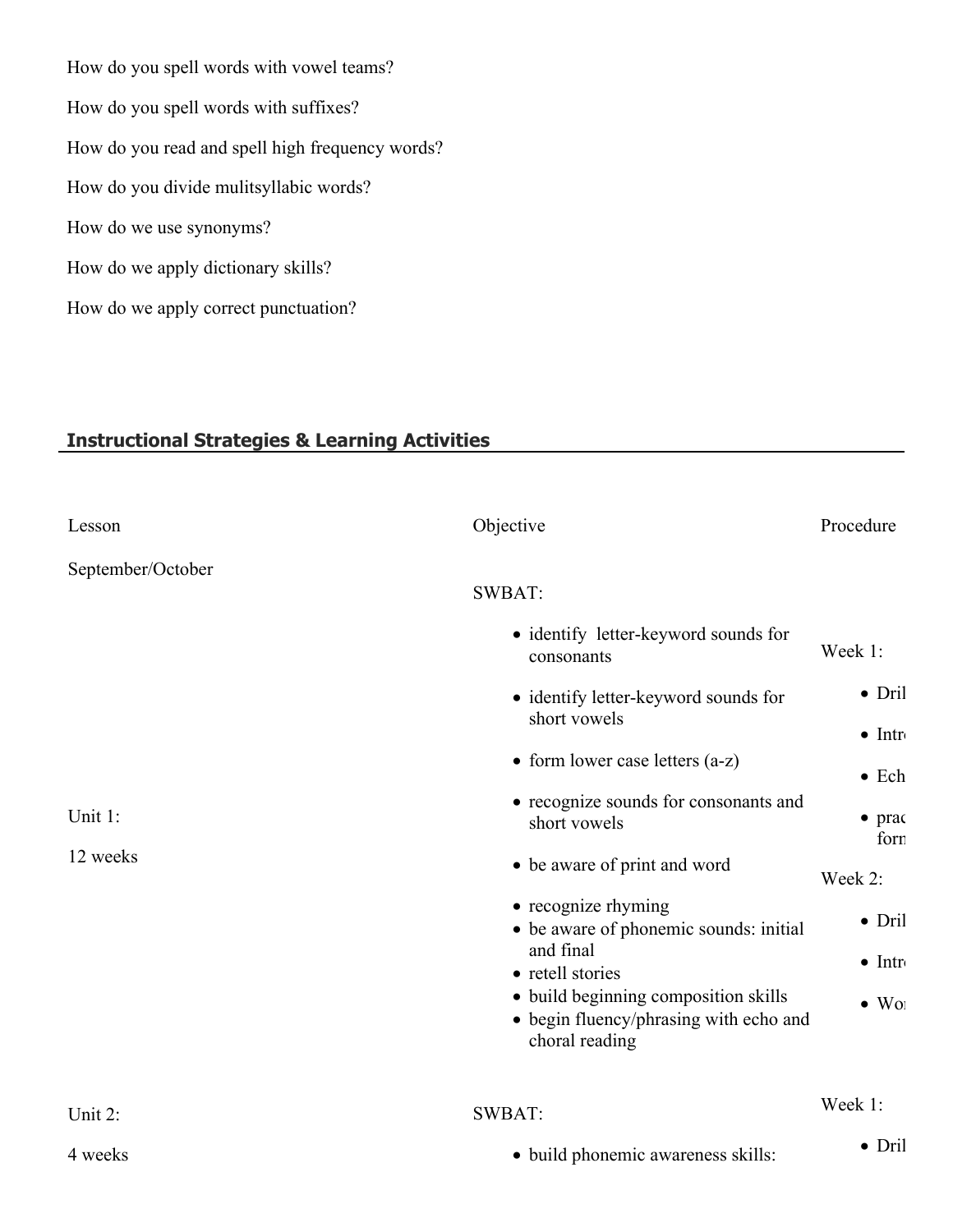| blending, segmenting, and<br>manipulation of sounds<br>• begin blending and reading three-<br>sound short vowel words<br>• create story prediction<br>• identify alphabetical order<br>• begin uppercase letter formation                                                                                                               | $\bullet$ Intr<br>$\bullet$ Stor<br>Week 2:<br>$\bullet$ Dril<br>$\bullet$ Intr<br>$\bullet$ Wor |
|-----------------------------------------------------------------------------------------------------------------------------------------------------------------------------------------------------------------------------------------------------------------------------------------------------------------------------------------|--------------------------------------------------------------------------------------------------|
| • sample words: map, sad, rat                                                                                                                                                                                                                                                                                                           | $\bullet$ Stor<br>$\bullet$ Prac<br>forn                                                         |
| <b>SWBAT:</b>                                                                                                                                                                                                                                                                                                                           |                                                                                                  |
| • develop phonemic awareness skills:<br>blending, segmenting, and<br>manipulation of sounds                                                                                                                                                                                                                                             | $\bullet$ Dril<br>$\bullet$ Intr                                                                 |
| • blend souonds in nonsense CVC<br>words                                                                                                                                                                                                                                                                                                | $\bullet$ Wor                                                                                    |
| • segment and spell three-sound short<br>vowel words<br>• identify long and short vowel sounds<br>• identify narrative story form:<br>character, setting, main events<br>• increase fluency and phrasing with<br>echo and choral reading<br>• develop beginning composition skills<br>• recognize high frequency words (trick<br>words) | $\bullet$ Tea<br>$\bullet$ Wor<br>$\bullet$ Ech<br>$\bullet$ Stor                                |
| • sample words: cut, tap, wet<br>• trick words: the, a, and, are, to, is, his,<br>as, has, was                                                                                                                                                                                                                                          |                                                                                                  |
| <b>SWBAT</b>                                                                                                                                                                                                                                                                                                                            | Week 1:                                                                                          |
| • develop phoneme segmentation skills                                                                                                                                                                                                                                                                                                   | $\bullet$ Dril                                                                                   |
| • recognize concept of consonant<br>digraph, keywords and sounds: wh,                                                                                                                                                                                                                                                                   | $\bullet$ Intr                                                                                   |
| ch, sh, th, ck                                                                                                                                                                                                                                                                                                                          | $\bullet$ Wor                                                                                    |

Unit 3

6 weeks

Unit 4

4 weeks

- 
- decode three-sound words with digraphs  $\bullet$  Tea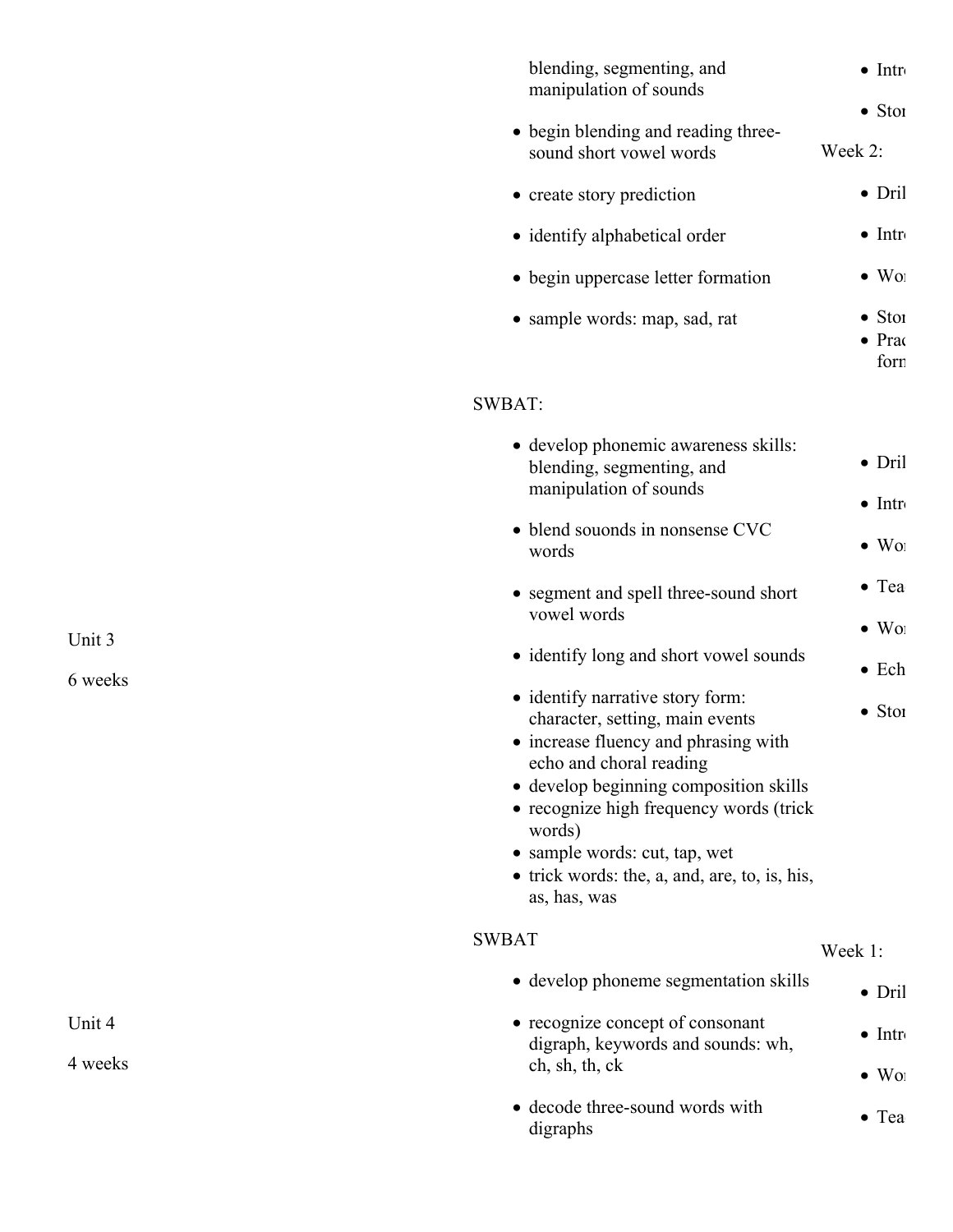| • spell three-sound words with digraphs             | $\bullet$ Tric |
|-----------------------------------------------------|----------------|
| • spell words ending in ck                          | $\bullet$ Wo   |
| • identify narrative story form:                    | $\bullet$ Stor |
| character, setting, main events                     | Week 2:        |
| • sample words: bath, chop, thick                   | $\bullet$ Dril |
| • trick words: we, she, he, be, me, I,<br>you, they | $\bullet$ Intr |
|                                                     | $\bullet$ Wor  |
|                                                     | $\bullet$ Tea  |
|                                                     | $\bullet$ Tric |
|                                                     | $\bullet$ Wor  |
|                                                     | $\bullet$ Stor |

## November/December

Unit 5

6 weeks

## Week 1:

|                                                          | $\bullet$ Dril |
|----------------------------------------------------------|----------------|
|                                                          | $\bullet$ Intr |
| SWBAT:                                                   | $\bullet$ Wo   |
| • recognize sentence structure                           | $\bullet$ Dict |
| • develop sentence dictation skills                      | $\bullet$ Tea  |
| • recognize narrative fiction vs.<br>informational books | $\bullet$ Tric |
| $\bullet$ trick words: or, for, of, have, from, by,      | $\bullet$ Wor  |
| my, do, one                                              | $\bullet$ Stor |
|                                                          | Week 2:        |
|                                                          |                |

 $\bullet$  Dril

 $\bullet$  Introduce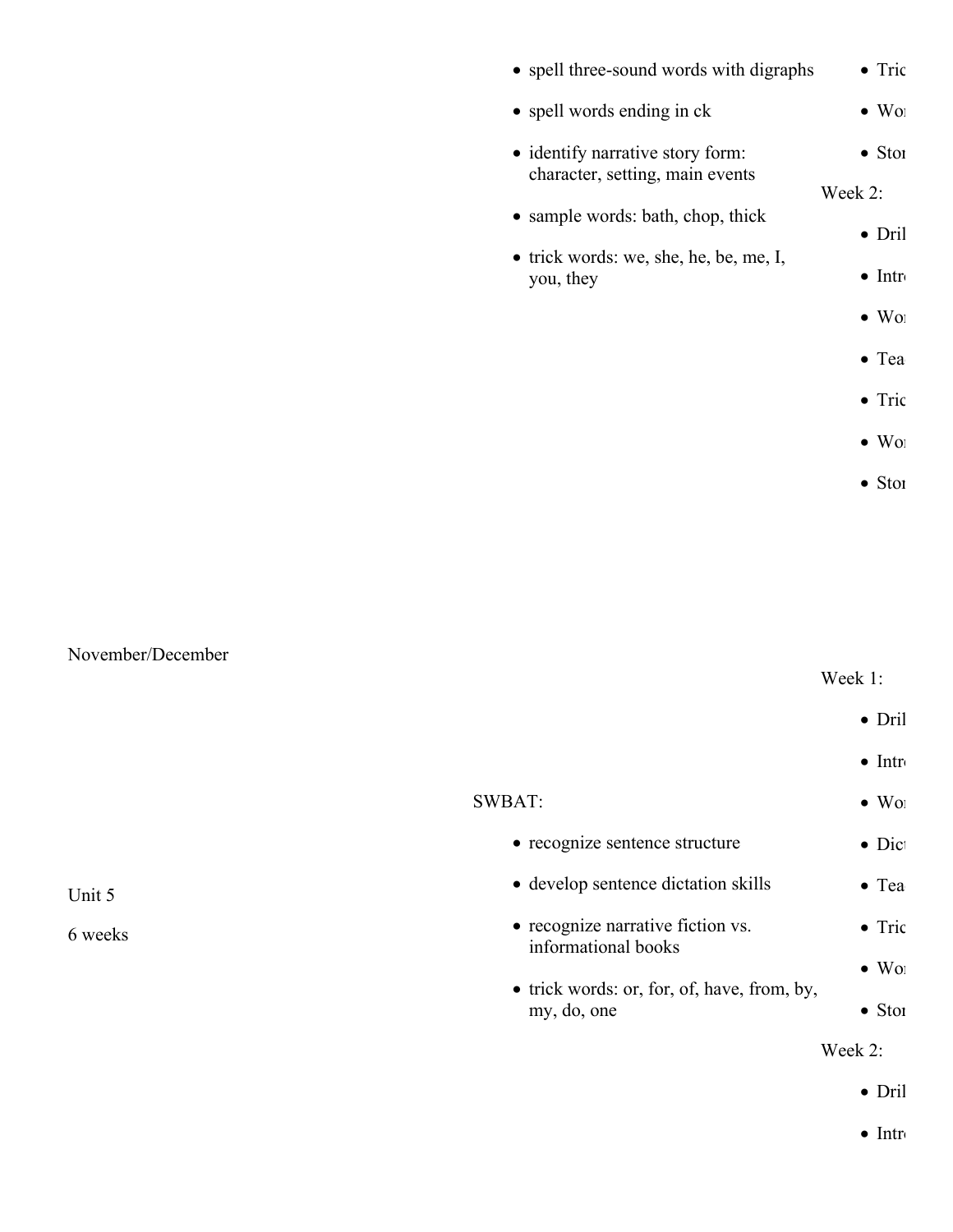- $\bullet$  Word  $\bullet$  Tea  $\bullet$  Tric
	- $\bullet$  Word
- $\bullet$  Dict
- $\bullet$  Dict Not
- 
- $\bullet$  Stor

# **Integration of career readiness, life literacies and key skills**

|                 | Critical thinkers must first identify a problem then develop a plan to address it to<br>effectively solve the problem.      |
|-----------------|-----------------------------------------------------------------------------------------------------------------------------|
| TECH.9.4.2.Cl.1 | Demonstrate openness to new ideas and perspectives (e.g., 1.1.2.CR1a, 2.1.2.EH.1,<br>6.1.2. Civics CM. 2).                  |
|                 | Brainstorming can create new, innovative ideas.                                                                             |
| TECH.9.4.2.CI.2 | Demonstrate originality and inventiveness in work (e.g., 1.3A.2CR1a).                                                       |
| WRK.9.2.2.CAP.1 | Make a list of different types of jobs and describe the skills associated with each job.                                    |
| TECH.9.4.2.CT.3 | Use a variety of types of thinking to solve problems (e.g., inductive, deductive).                                          |
|                 | Different types of jobs require different knowledge and skills.                                                             |
|                 | Collaboration with individuals with diverse perspectives can result in new ways of thinking<br>and/or innovative solutions. |

## **Technologyand Design Integration**

Utilize programs on the IPad.

Watch and interact with letter sound videos.

Observe and engage with SchoolTube videos.

Use of books on tape and listening center.

Use of Shutterfly Share Site.

Creation and publication of class created books.

Smartboard lessons and technology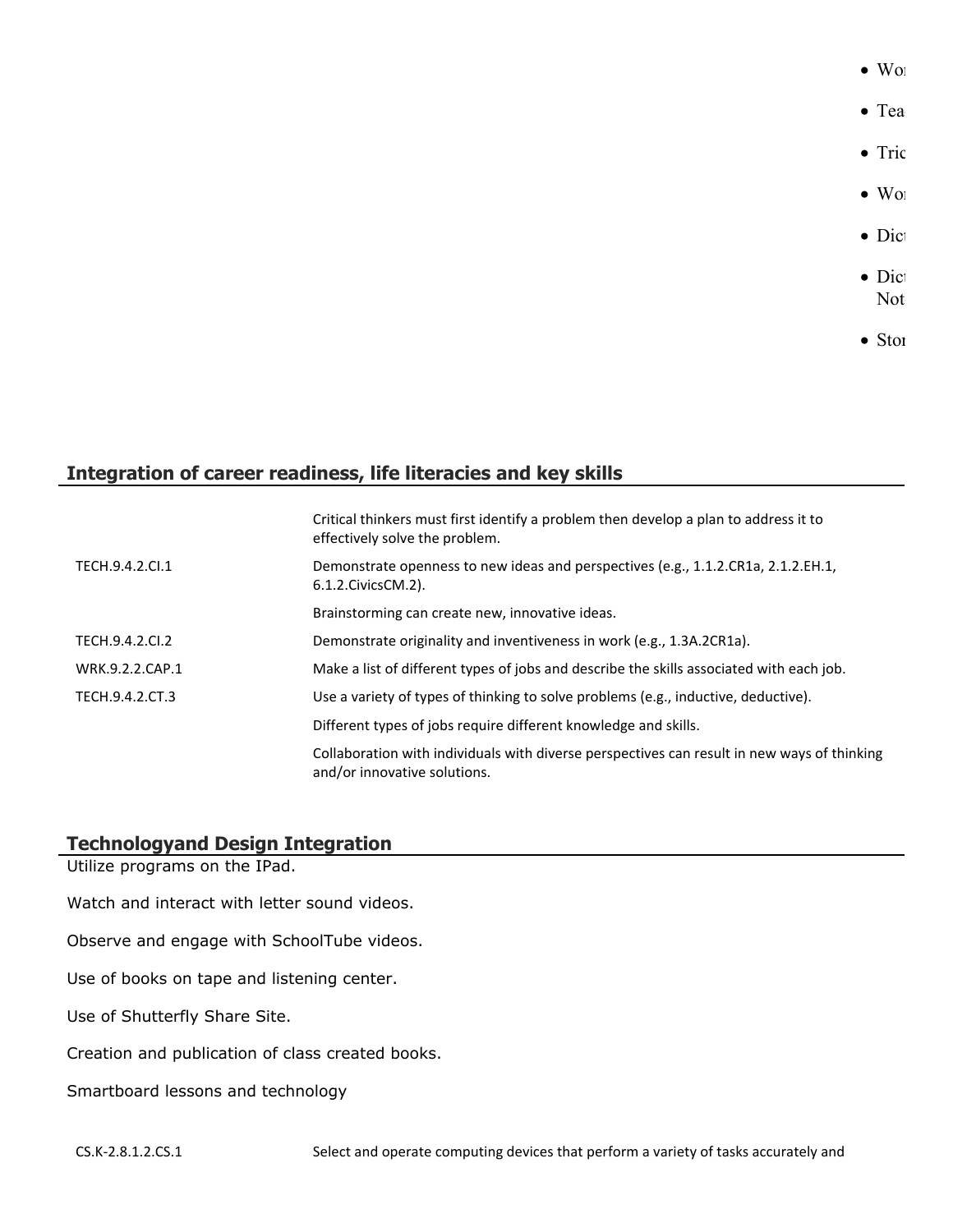quickly based on user needs and preferences.

Individuals use computing devices to perform a variety of tasks accurately and quickly. Computing devices interpret and follow the instructions they are given literally.

## **Interdisciplinary Connections**

Direct phonics instruction connects to all disciplines though better reading skills.

## **Differentiation**

Fundations serves as a prevention program to help reduce reading and spelling failure. It is integral to a Multitiered System of Supports (MTSS) or Response to Intervention (RTI) framework, providing research-based instruction in Tier 1as well as early intervention (Tier 2) for students at risk for reading difficulties. To support the implementation of an MTSS or RTI framework, progress monitoring is built into Fundations. This allows students requiring a more intensive program to be identified early before undergoing years of struggle.

- Understand that gifted students, just like all students, come to school to learn and be challenged.
- Pre-assess your students. Find out their areas of strength as well as those areas you may need to address before students move on.
- Consider grouping gifted students together for at least part of the school day.
- Plan for differentiation. Consider pre-assessments, extension activities, and compacting the curriculum.
- Use phrases like "You've shown you don't need more practice" or "You need more practice" instead of words like "qualify" or "eligible" when referring to extension work.
- Encourage high-ability students to take on challenges. Because they're often used to getting good grades, gifted students may be risk averse.
- **Definitions of Differentiation Components**:
	- $\circ$  Content the specific information that is to be taught in the lesson/unit/course of instruction.
	- o Process how the student will acquire the content information.
	- o Product how the student will demonstrate understanding of the content.
	- o Learning Environment the environment where learning is taking place including physical location and/or student grouping

## **Differentiation occurring in this unit:**

Students will be offered different reading materials at their level of performance.

For Gifted:

Encourage students to explore concepts in depth and encourage independent studies or investigations. Use thematic instruction to connect learning across the curriculum. Encourage creative expression and thinking by allowing students to choose how to approach a problem or assignment. Expand students' time for free reading. Invite students to explore different points of view on a topic of study and compare the two. Provide learning centers where students are in charge of their learning. Brainstorm with gifted children on what types of projects they would like to explore to extend what they're learning in the classroom. Determine where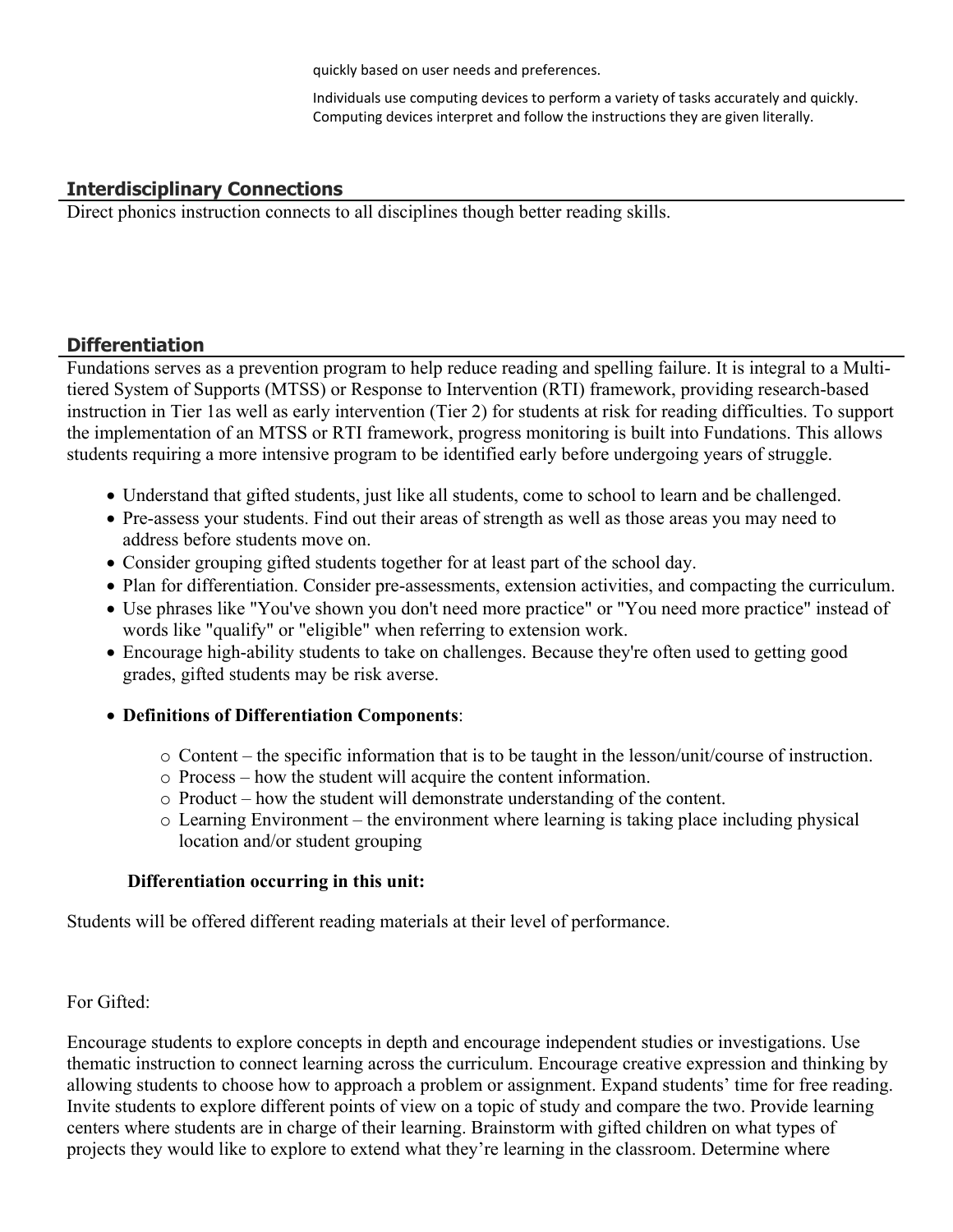students' interests lie and capitalize on their inquisitiveness. Refrain from having them complete more work in the same manner. Employ differentiated curriculum to keep interest high. Avoid drill and practice activities. Ask students' higher level questions that require students to look into causes, experiences, and facts to draw a conclusion or make connections to other areas of learning. If possible, compact curriculum to allow gifted students to move more quickly through the material. Encourage students to make transformations- use a common task or item in a different way. From

http://www.bsu.edu/web/lshasky/Forms/Interventions/Gifted.pdf

## **Modifications & Accommodations**

Refer to QSAC EXCEL SMALL SPED ACCOMMOCATIONS spreadsheet in this discipline.

## **Modifications and Accommodations used in this unit:**

IEP and 504 accommodations will be utilized in addition to modifications above.

## **Benchmark Assessments**

**Benchmark Assessments** are given periodically (e.g., at the end of every quarter or as frequently as once per month) throughout a school year to establish baseline achievement data and measure progress toward a standard or set of academic standards and goals.

#### **Schoolwide Benchmark assessments:**

Aimsweb benchmarks 3X a year

Linkit Benchmarks 3X a year

DRA

## **Additional Benchmarks used in this unit:**

Progress Monitoring

Unit Tests

Fundations Benchmark Assessment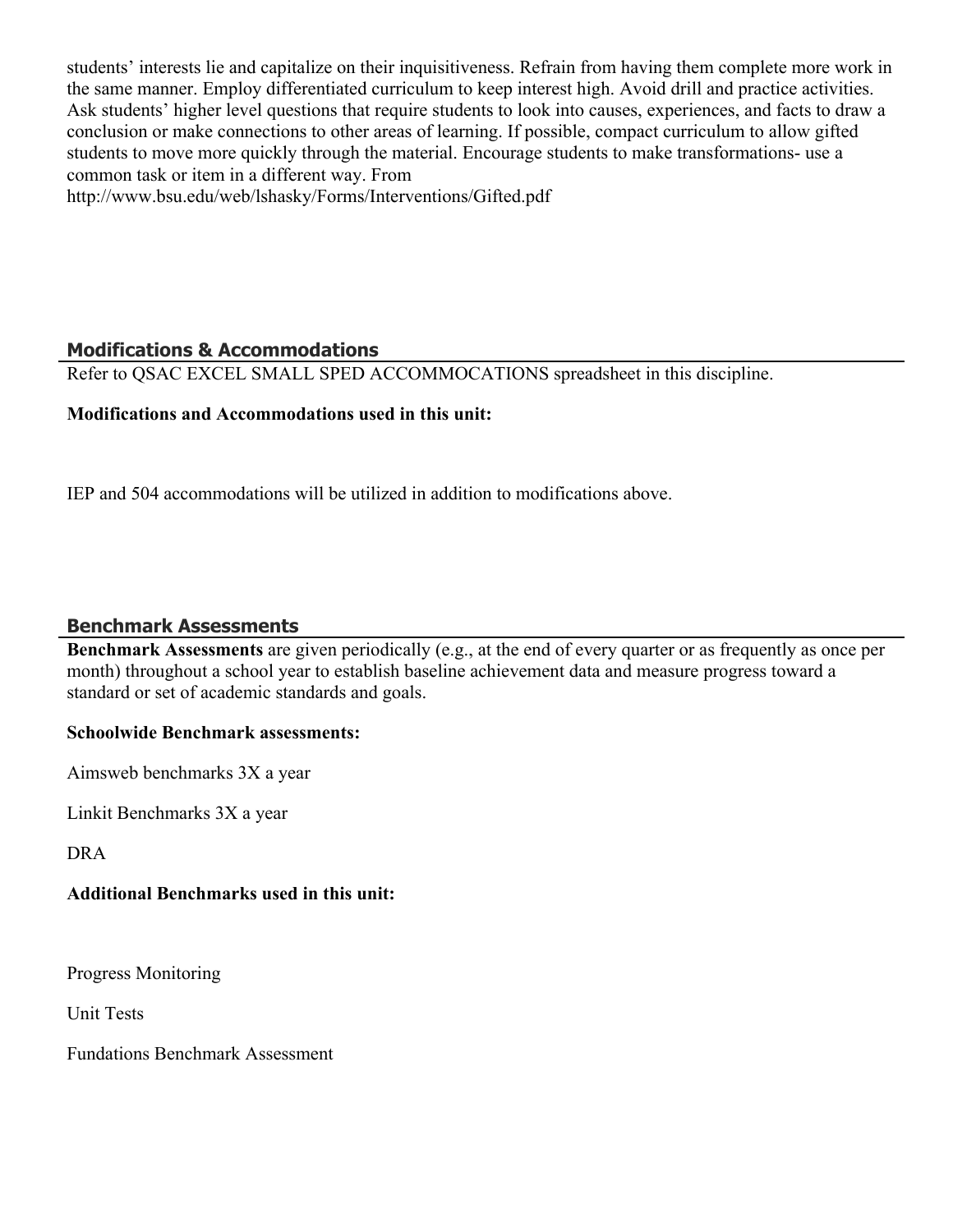## **Formative Assessments**

Assessment allows both instructor and student to monitor progress towards achieving learning objectives, and can be approached in a variety of ways. **Formative assessment** refers to tools that identify misconceptions, struggles, and learning gaps along the way and assess how to close those gaps. It includes effective tools for helping to shape learning, and can even bolster students' abilities to take ownership of their learning when they understand that the goal is to improve learning, not apply final marks (Trumbull and Lash, 2013). It can include students assessing themselves, peers, or even the instructor, through writing, quizzes, conversation, and more. In short, formative assessment occurs throughout a class or course, and seeks to improve student achievement of learning objectives through approaches that can support specific student needs (Theal and Franklin, 2010, p. 151).

#### **Formative Assessments used in this unit:**

See above.

## **Summative Assessments**

**Summative assessments** evaluate student learning, knowledge, proficiency, or success at the conclusion of an instructional period, like a unit, course, or program. Summative assessments are almost always formally graded and often heavily weighted (though they do not need to be). Summative assessment can be used to great effect in conjunction and alignment with formative assessment, and instructors can consider a variety of ways to combine these approaches.

#### **Summative assessments for this unit:**

See above.

## **Instructional Materials**

## **MATERIALS**

- Hardcover teacher manual per Fundations® Level with explicit day-by-day learning plans
- Extensive collection of durable and consumable materials to demonstrate and practice concepts

SUPPLEMENTAL MATERIALS Prevention: Wilson Fluency®/Basic,